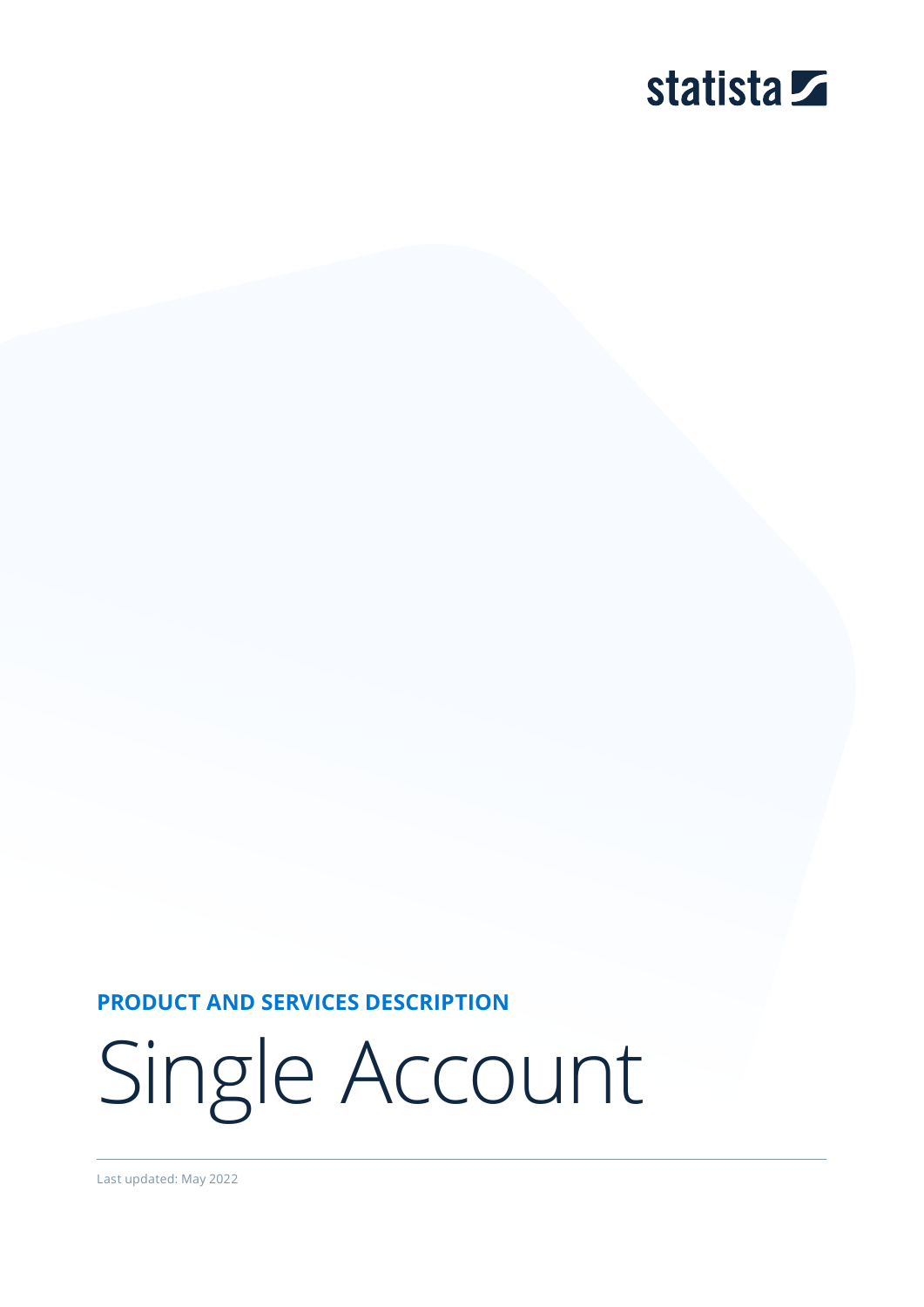## **Introduction**

Statista is one of the world's leading portals offering access to statistics and studies on 80,000 topics and 170 industries via its website. Statista enables users to quickly and conveniently access relevant market and consumer data and to easily process it. The data is available in English, German, Spanish, and French and is expanded and updated daily.

|             | statista <b>Z</b><br>Welcome<br>Statistics . Reports . Outlooks .<br>Tools = Infographics Services = Global Survey (NEW                                                                                                                                                                                                                                                                                                                                                                                                                                                                                                                                                                                                                                                                                                                                                                        | * My Account *<br>$\bullet$ |
|-------------|------------------------------------------------------------------------------------------------------------------------------------------------------------------------------------------------------------------------------------------------------------------------------------------------------------------------------------------------------------------------------------------------------------------------------------------------------------------------------------------------------------------------------------------------------------------------------------------------------------------------------------------------------------------------------------------------------------------------------------------------------------------------------------------------------------------------------------------------------------------------------------------------|-----------------------------|
| $•$ 18 NEWS |                                                                                                                                                                                                                                                                                                                                                                                                                                                                                                                                                                                                                                                                                                                                                                                                                                                                                                |                             |
|             |                                                                                                                                                                                                                                                                                                                                                                                                                                                                                                                                                                                                                                                                                                                                                                                                                                                                                                | D<br>$\alpha$               |
|             | My search history: world economic outlook database<br>Sort by<br>Relevance<br>Location Focus O<br>۰<br>Germany                                                                                                                                                                                                                                                                                                                                                                                                                                                                                                                                                                                                                                                                                                                                                                                 |                             |
|             | SEARCH RESULTS (> 1,000)<br><b>C</b> Statistics <b>O</b>                                                                                                                                                                                                                                                                                                                                                                                                                                                                                                                                                                                                                                                                                                                                                                                                                                       |                             |
|             | $\bullet$<br>$\Box$ The Statistics $\rho$ 1,000)<br>Digital Media   Digital Markets<br>Market forecast for Digital Media in the World through 2024<br>$\bullet$<br><b>B</b> Hg Forecasts & surveys (> 1,000)<br>United States - United Kingdom - Asia - Europe - worldwide<br>$\bullet$<br>a negraphics (> 1,000)<br>Video-on-Demand   Digital Markets<br>$\bullet$<br><b>2</b> Topics (> 1,000)<br>Market forecast for Video on-Demand in the World through 2024<br>United States - United Kingdom - Asia - Europe - worldwide<br>Studies & Reports O<br>Digital Music   Digital Markets<br>$\bullet$<br><b>2</b> Dossiers (> 1,000)<br>Market forecast for Digital Music in the World through 2024<br>۰<br>$\triangleright$ <b>B</b> $\cdot$ Statista studies (477)<br>United States - United Kingdom - Asia - Europe - worldwide<br>$\bullet$<br>$-2$<br>n Industry & country reports (562) |                             |
|             | Video Games   Digital Markets<br>$\bullet$<br><b>B</b> B Additional studies (> 1,000)<br>Market forecast for Video Games in the World through 2024<br>United States - United Kingdom - Asia - Europe - worldwide<br><b>2</b> Expert tools O                                                                                                                                                                                                                                                                                                                                                                                                                                                                                                                                                                                                                                                    |                             |
|             | ePublishing   Digital Markets<br>$\bullet$<br><b>2</b> Consumer Markets (> 1,000)<br>Market forecast for ePublishing in the World through 2024<br>United States - United Kingdom - Asia - Europe - worldwide<br>۰<br>2 A Mobility Markets ( 1,050)<br>$\bullet$<br><b>B</b> Country Outlooks (958)<br>Pay-per-View (TVoD)   Digital Markets<br>Market forecast for Pay-per-View (TVoD) in the World through 2024<br>۰<br>Technology Market Cutlooks (461)<br>United States - United Kingdom - Asia - Europe - worldwide                                                                                                                                                                                                                                                                                                                                                                        |                             |
|             | $\bullet$<br>Digital Markets (> 1,000)<br>Video Streaming (SVoD)   Digital Markets<br>$\bullet$<br>Companies<br>Market forecast for Video Streaming (SVoD) in the World through 2024<br>$\bullet$<br>United States - United Kingdom - Asia - Europe - worldwide<br><b>G III</b> Business Plan Export<br>۰<br><b>C</b> <sup>D</sup> Publication Finder [MTA]<br>Video Downloads (EST)   Digital Markets<br>Market forecast for Video Downloads (EST) in the World through 2024                                                                                                                                                                                                                                                                                                                                                                                                                  |                             |
|             | United States - United Kingdom - Asia - Europe - worldwide<br>Search accuracy O<br>Music Downloads   Digital Markets<br>CWide<br><b>O</b> Normal<br>CHigh<br>Market forecast for Music Downloads in the World through 2024<br>United States - United Kingdom - Asia - Europe - worldwide                                                                                                                                                                                                                                                                                                                                                                                                                                                                                                                                                                                                       |                             |
|             | Regions<br>Music Streaming   Digital Markets<br>Market forecast for Music Streaming in the World through 2024<br>All.<br>٠<br>United States - United Kingdom - Asia - Europe - worldwide<br>Countries & Territories                                                                                                                                                                                                                                                                                                                                                                                                                                                                                                                                                                                                                                                                            |                             |
|             | Download Games   Digital Markets<br>country search<br>Market forecast for Download Games in the World through 2024<br>United States - United Kingdom - Asia - Europe - worldwide<br>Afghanistan                                                                                                                                                                                                                                                                                                                                                                                                                                                                                                                                                                                                                                                                                                |                             |

## **Search**

Statista provides its users with an intuitive keyword search. This includes auto-completion and the displaying of synonyms and alternative search terms. Various functions help to refine the search: It is possible, for example, to limit the search to certain content areas, to filter search results by region, year, and country, and to sort them by relevance, popularity, and publication date.



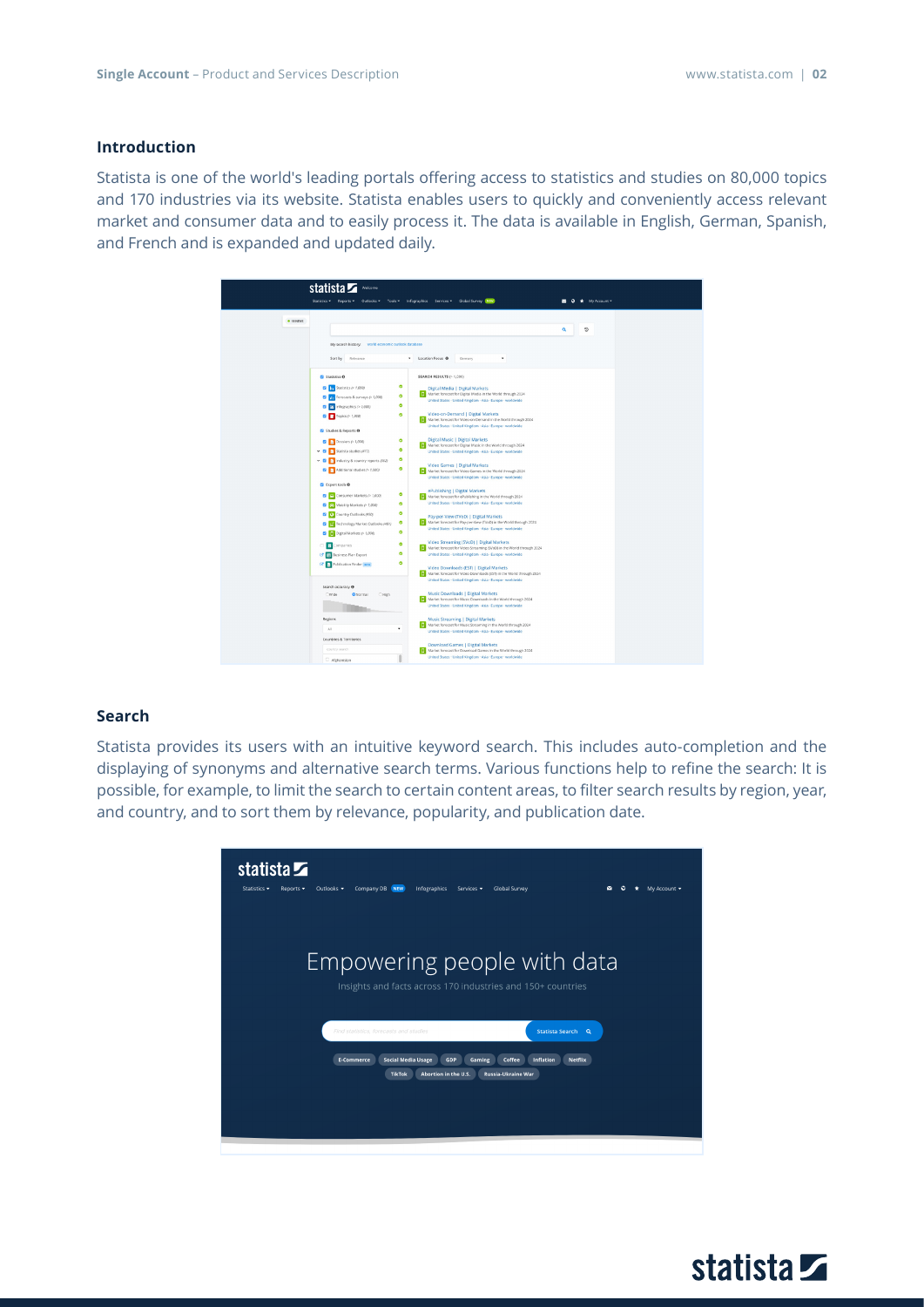## **Content & sources**

Statista's data comes from two areas: Statista collects relevant market data from third parties and makes it available to its customers in the form of statistics and studies. Sources include government institutions, such as statistical offices and ministries, international organizations, market research institutes, and trade journals. Statista bundles data from a total of 22,500 different sources.

Around 50 percent of the portal's content is based on surveys carried out independently by Statista. An international team of experienced analysts develops its own market models, conducts surveys and in-depth analyses, and uses them as the basis for forecasts and key figures for various markets and industries. Statista's own content includes expert tools such as the Digital Market Outlook, Consumer Market Outlook, and Country Outlook. All available information on a source, such as survey data, methodology, as well as place and date of publication, is listed on the portal.



#### **Download formats**

Statistics and studies can be downloaded in various formats. Depending on the type of product chosen, Statista makes the data available to its customers in the form of XLS, PPT, PNG, and PDF files. Thus, the researched statistics can be directly processed and integrated into your own analyses and presentations without any detours.

## **Rights of use and publication rights**

Customers with a Single Account are granted the right to use downloaded content for commercial purposes.

Customers with a Single Account do not acquire the right to publish downloaded content. Please ask the Customer Service for more details.

## **Possible changes**

Due to technological development as well as possible changes in the legal, fiscal or economic environment, Statista will occasionally adapt this product data sheet. You will be informed about these changes in due time. If the changes are economically neutral, we assume your consent.

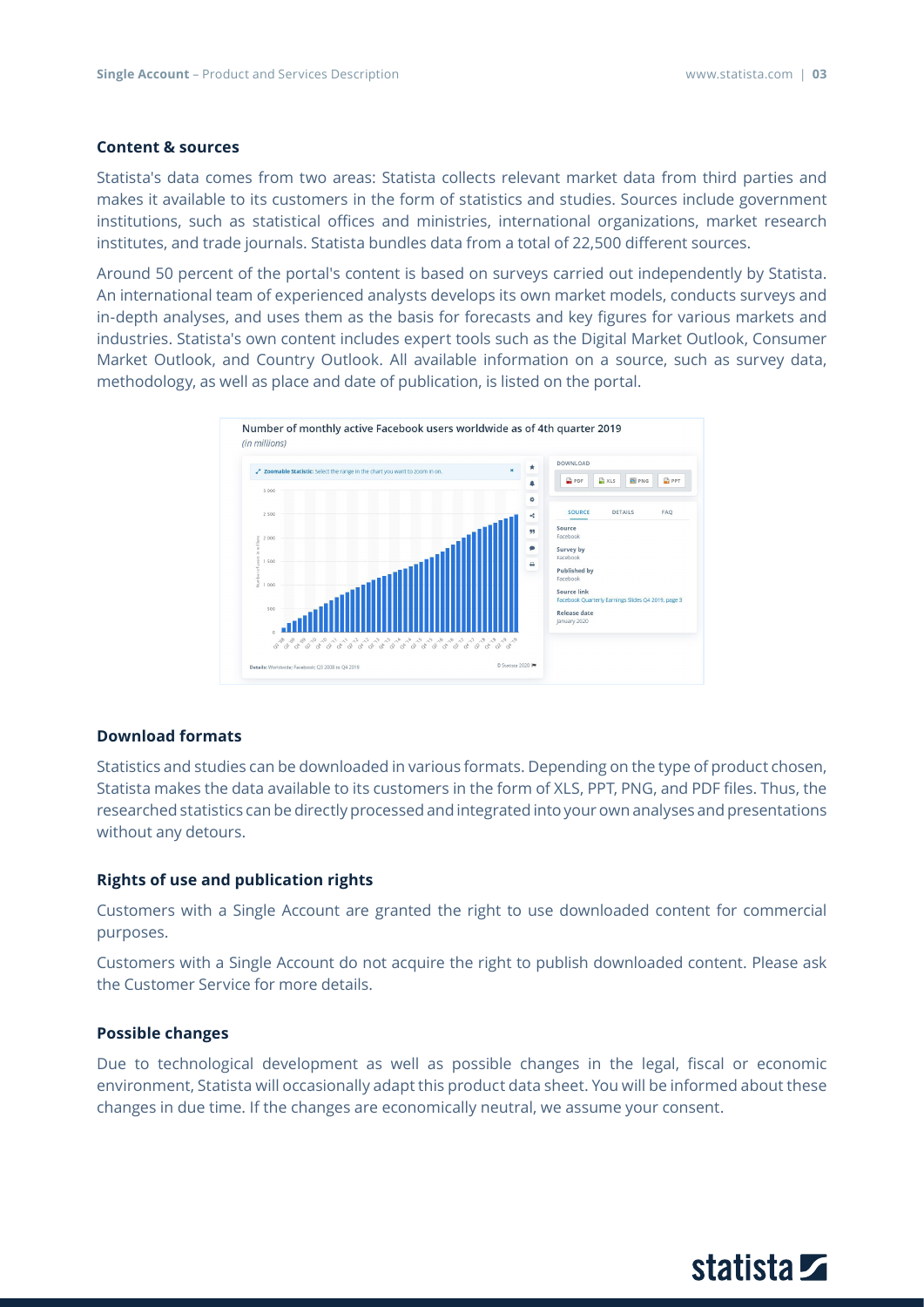## **Services included in the Single Account**

The Single Account grants access to Statista exclusively for one user. The activated user may access the account from different end devices. Any use by multiple employees requires the acquisition of a Corporate Account. In the event of unusual usage behavior, Statista reserves the right to block access until the issue is clarified and/or to immediately terminate access.

The Single Account offers the user access to all basic and premium statistics of a specific platform (German, international, Spanish, or French). Unless contractually agreed otherwise, the user is granted access and download rights to 100 premium statistics of the selected platform for 12 months.

The Single Account enables the user to download selected basic and premium statistics of the selected platform as XLS or PDF files and as images in PNG format.

Unless contractually agreed otherwise, the Single Account subscription is valid for a period of 12 months and prior to expiration is automatically renewed at the regular monthly price for 12 months. The cancellation period is six weeks prior to the end of the subscription.

The total price (invoice amount) is invoiced in one sum when both parties formally enter into the contract. The Single Account offer is aimed at commercial users. An acquisition by private users is not possible. The purchase process includes confirmation that the purchase is for a commercial user.

Statista will keep the user informed about innovations by e-mail so that the user is able to use the most up-to-date functions of the statistics portal at any time.